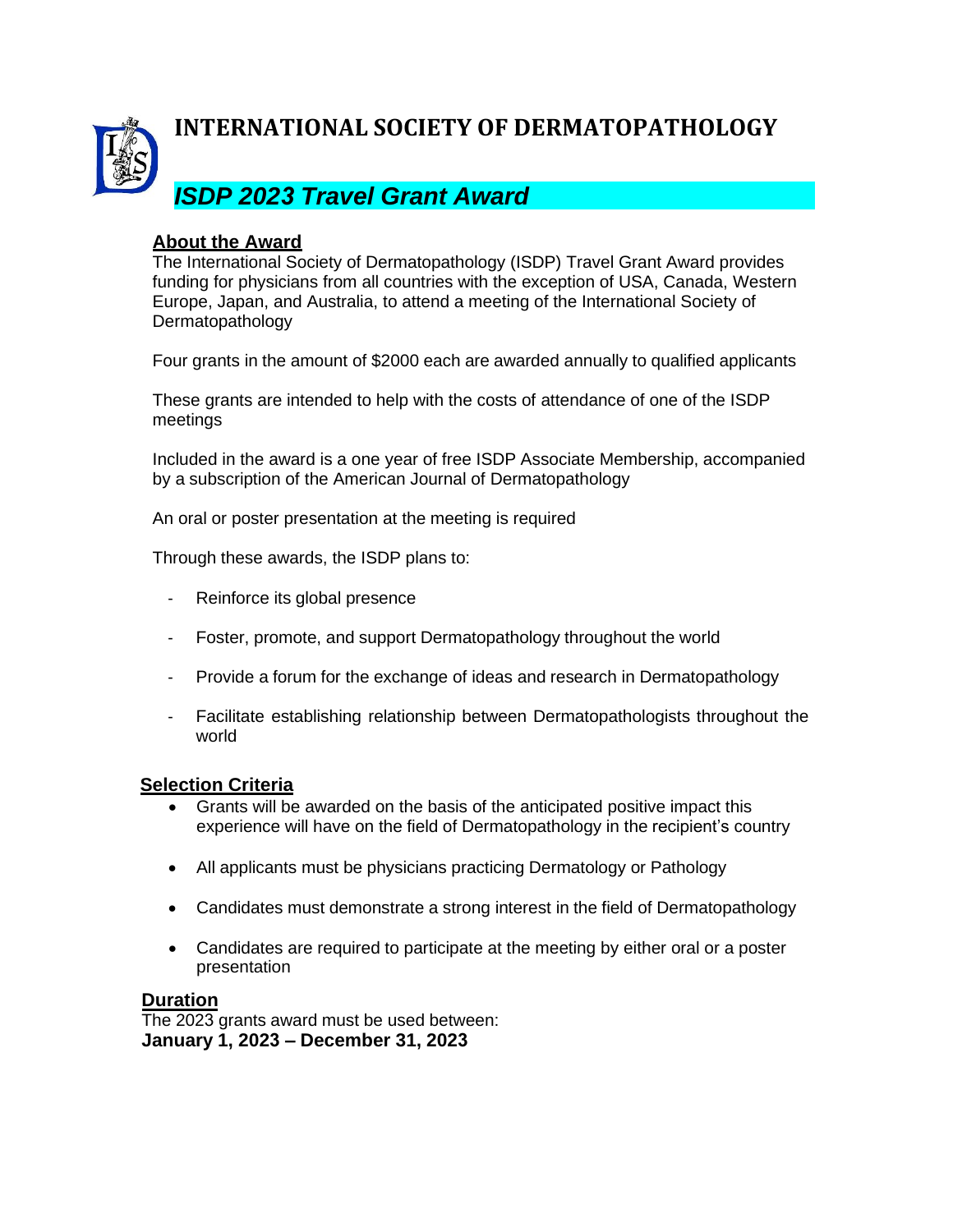

**INTERNATIONAL SOCIETY OF DERMATOPATHOLOGY**

# *ISDP 2023 Travel Grant Award*

**Email (preferred) or mail completed application and supplemental documents to:**

[ISDPmanager@gmail.com](mailto:ISDPmanager@gmail.com)

### **International Society of Dermatopathology (ISDP)**

Attn: Travel Grant Award P.O. Box 2444 Fredericksburg, TX 78624-2444 Phone: (650) 729-1234

## **Application Deadline: September 1, 2022** Awards will be announced by: October 31, 2022

### **\*\*\*\*\*\*\*\*\* Supplemental Documents – Include with Application \*\*\*\*\*\*\*\*\***

**-** Completed application form, including Budget outlining expenses to be incurred (up to \$2000)

**-** Applicant's biographical sketch (Curriculum vitae)

**-** A short statement of how the applicant was inspired to study

Dermatopathology and intends to use his experience

**-** Head and shoulder photo